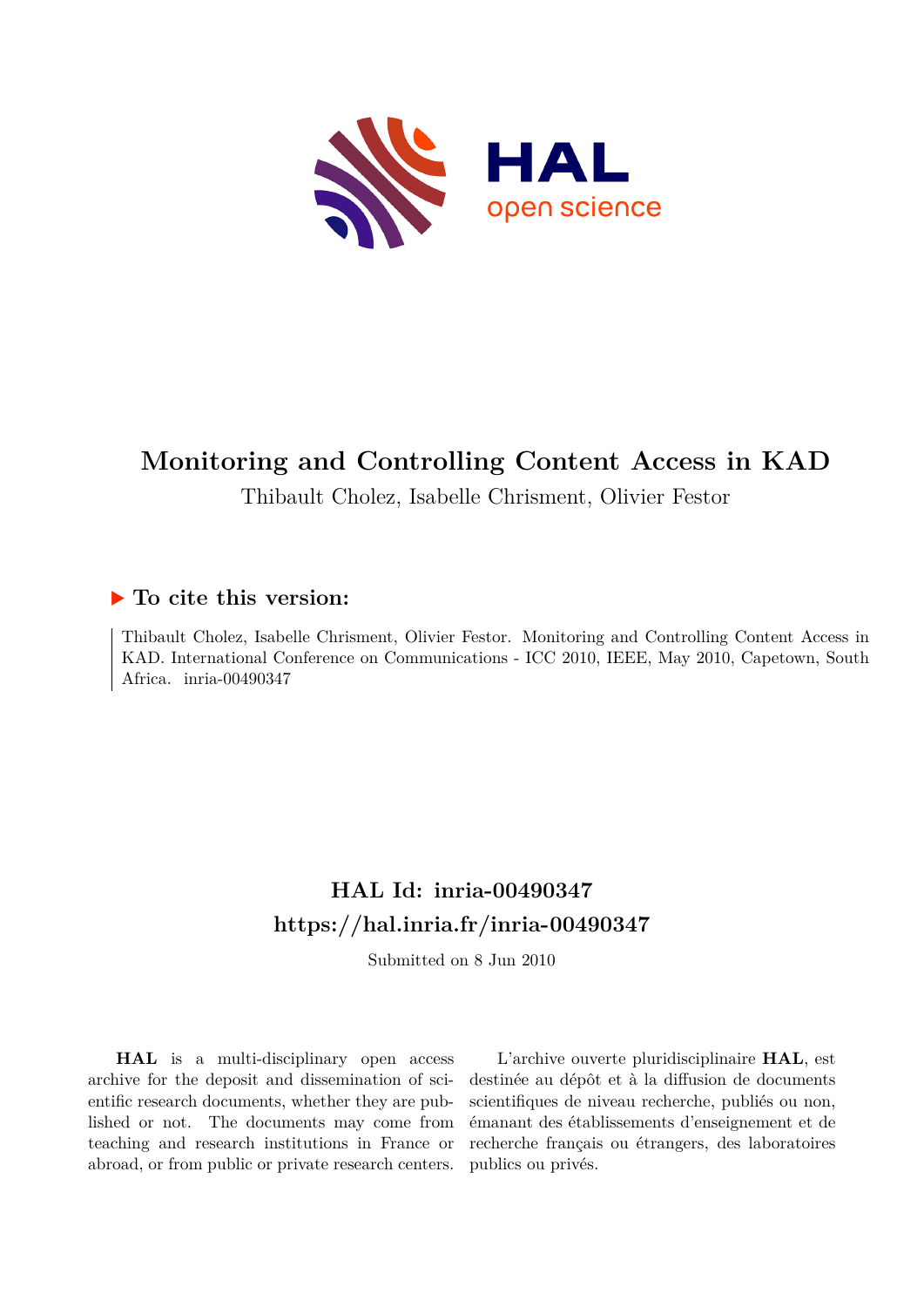# Monitoring and Controlling Content Access in KAD

Thibault Cholez, Isabelle Chrisment and Olivier Festor MADYNES - INRIA Nancy-Grand Est, France {thibault.cholez, isabelle.chrisment, olivier.festor}@loria.fr

*Abstract*—We propose a new distributed architecture that aims to investigate and control the spread of contents in the KAD P2P network through the indexation of keywords and files. Our solution can control the DHT at a local level with a new strategy bypassing the Sybil attack protections inserted in KAD. For the targeted DHT entries, we can monitor all requests emitted by the peers, from the initial content publication or search, to the final download request of fake files, assessing accurately peers interest to access it. We demonstrate the efficiency of our approach through experiments performed on the worldwide KAD network.

*Index Terms*—P2P networks, DHT, Sybil attack, Honeypot, KAD

#### I. INTRODUCTION

Peer-to-peer (P2P) networks are commonly used to share files within the Internet. Although peer-to-peer networks offer many advantages, they also provide support for harmful and malicious activities that can voluntarily propagate strongly undesirable content. As peer-to-peer systems are self-organized, dynamic and do not have a centralized infrastructure, measuring the spread of undesirable contents is a challenging task.

Our goal is to monitor and act on specific malicious contents given by law enforcement bodies (e.g. virus infected files, pedophilia content<sup>1</sup>...) and to observe the behavior of the related users in the widely deployed KAD P2P system. Active monitoring is an intrusive way of gathering information on a P2P system in that some traffic is injected in the network to gather information. Many crawlers have been used to study popular P2P networks like Gnutella [11] or e-Donkey [12]. Concerning KAD, a crawler [9] can discover the peers but can not monitor the shared contents. P2P honeypots [4] [5] are another way of monitoring contents in P2P networks. The common solutions consist in advertising fake files as normal peers in order to log the download queries received for these files, but without any guarantee that these files will attract all peers looking for the studied content.

In this paper, we propose a new approach, called HAMACK (Honeynet Architecture for Monitoring content ACcess in KAD), to monitor content access in a distributed hash table (DHT) and more specifically in a real P2P network called KAD. Our solution is based on distributed honeypots that passively monitor, with few resources ( $\sim$ 20 nodes), all the requests issued by the peers for a specific content (keyword or file). To do so, we designed a new strategy to take control over some DHT entries that bypasses the protection mechanisms recently introduced in KAD to fight against Sybil attacks. Controlling the DHT enables many different functions from passive monitoring to the most achieved honeypot strategy including the eclipse of the indexed contents. Besides, by advertising attractive fake files which appear to be shared by many sources, HAMACK can assess peers' interest for a particular content from the initial content publication or search to the final download request of our files. These features allow our solution to surpass both traditional honeypots and active monitoring approaches to monitor and control content access.

This paper is structured as follows. Section II presents the related works. Section III describes how HAMACK can take control over KAD DHT entries. We describe, in Section IV, the functions that monitor or eclipse contents and promote honeypots with fake files. Section V deals with the implemented architecture of HAMACK and the results of experiments done in the real KAD network. Section VI concludes the paper and outlines our future works.

#### II. RELATED WORKS

To overcome the limitations of a crawler [9] only focused on the peers, Steiner et al launched a Sybil attack on KAD [10]. The Sybil Attack, as described by Douceur [2], consists in creating a large number of fake peers called the "Sybils", and placing them in a strategic way in the DHT to take control over a part of it. Steiner et al injected  $2^{16}$  Sybils from a single computer in a small zone of KAD. They were able to catch most of the Publish and Search requests within this zone. They achieved an eclipse attack making some keywords indexed on the Sybils disappear from the DHT.

Since then, the latest versions of the major KAD clients have introduced several protection mechanisms to mitigate this attack [1], in particular, it is no longer possible to infect a peer's routing table with Sybils having the same or very close IP addresses (same /24 subnetwork). Organizing a massive Sybil attack on KAD becomes impossible given the number of IP addresses involved. Even more localized attacks [10] are no longer possible as Sybils are directly injected in the routing table, which is now protected.

Some recent papers succeed to overcome these new constraints for their specific needs. Proposed recently in [8], *Montra* is a monitoring solution for KAD which is less intrusive than the Sybil attack. Like our approach, it relies on monitoring peers placed very close to the target to observe, in the case of *Montra*, they observe the traffic sent to other real peers. So, *Montra* is designed to conduct large-scale traffic studies but not to take control over specific contents.

<sup>&</sup>lt;sup>1</sup>This work is partially funded by the French ANR Research Project MAPE (Measurement and Analysis of Peer-to-peer Exchanges for pedocriminality fighting and traffic profiling).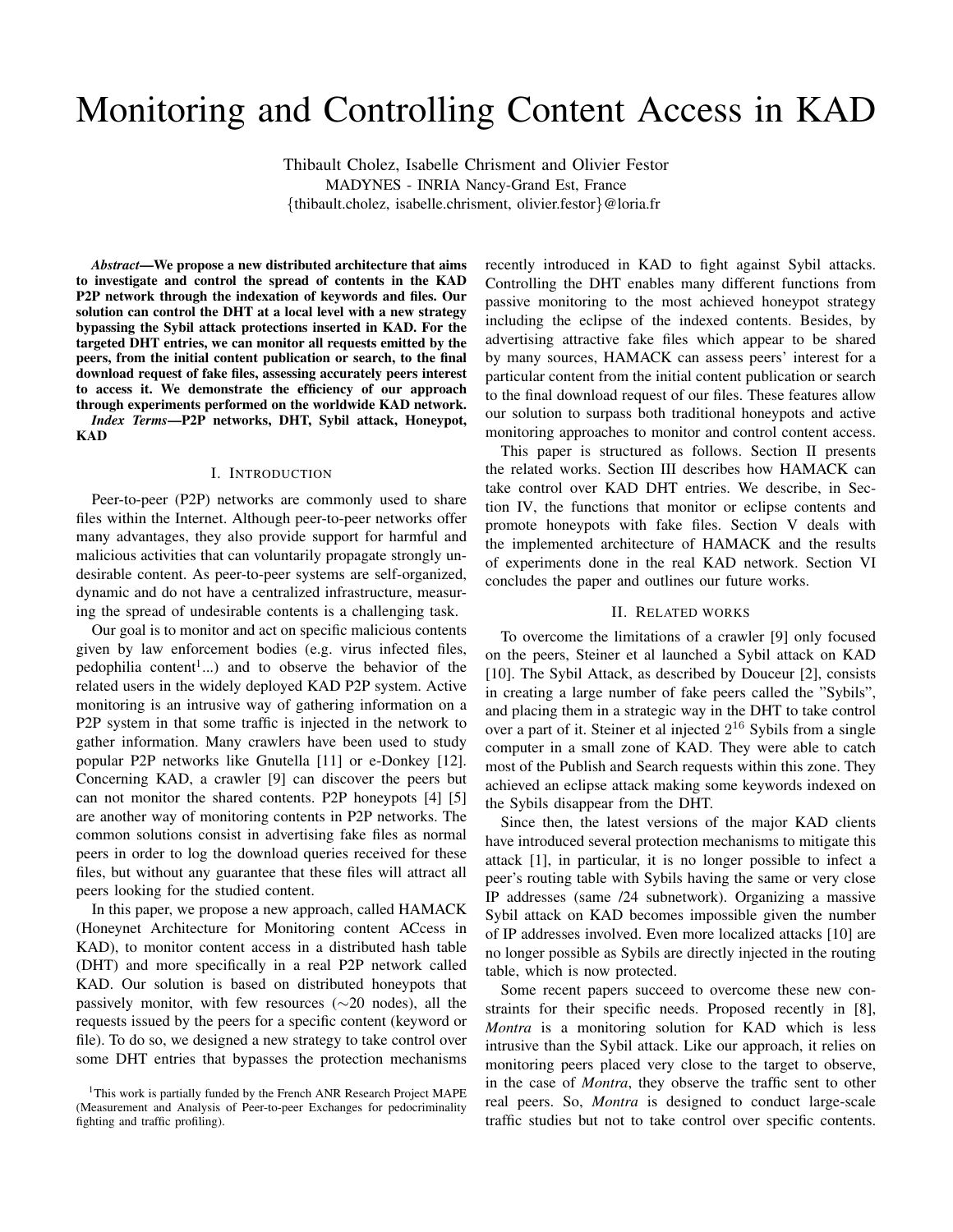Considering security, [3] proposed an efficient way to achieve denial of service in KAD by delaying the *Search* function until a timeout reached. Their solution is focused on eclipsing content and they did not consider controlling content access.

To monitor and control content access in KAD, we adopt in this paper a more global strategy which can manipulate peers and investigate their behavior with honeypots. A subset of our strategy uses the index poisoning attack which was investigated in Overnet by [6]. The authors found out that the Overnet P2P network was subject to index poisoning attacks, performed to flood research results with fake or polluted files. Even if the global process is similar, the network (KAD vs Overnet) is different and we actually implemented the attack while [6] only investigated existing ones.

#### III. EXPLOITING THE KAD DHT

#### *A. Overview of KAD*

KAD is a widely deployed (∼3 million concurrent online users) P2P network based on the Kademlia distributed hash table routing protocol [7]. It is implemented by the eMule and aMule clients, which allow users to share files.

Each node of KAD has a 128bits "KADID" setting its position in the DHT. All routing tasks are based on the XOR metric used to evaluate the distance between two peers, or between a peer and a content. Routing is done in an iterative way and with parallel lookups by using *KADEMLIA REQ* requests to discover new peers close to a specific address. The routing table is composed of groups of contacts in a binary tree so that the closer an ID is to the current node, the better its knowledge of this part of the DHT.

As a file sharing application, the purpose of the KAD DHT is to index files and keywords. When a new file is shared, the raw data and all the keywords composing its name are hashed separately with a MD5 function generating a KADID for each piece of information. Those KADIDs are then published in the DHT. The peers able to index a file or a keyword are those that are close enough to the published hash. This distance is called the "tolerance zone" of a KADID, and is set to the first common 8bits (the most significant). The double indexing allows a peer to retrieve a file, given a set of keywords. To publish a file, two types of requests are sent:

- the *KADEMLIA2 PUBLISH KEY REQ* requests: sent towards the hash of the keyword to link it to a file
- the *KADEMLIA2 PUBLISH SOURCE REQ* requests: sent towards the hash of the file to link it to a source (a peer sharing the file)

After accepting a publication request for a given resource, a peer is in charge of indexing this specific content, and to answer the related search requests.

#### *B. Controlling KAD indexation mechanisms*

Localized attacks can still be effective in KAD with few distributed resources. The main weakness we exploit is the possibility left to the peers to freely choose their KADID. Our assumption is that if few numbers of modified clients choose their KADIDs very close to a given DHT



Fig. 1: Message exchange in the *Search* procedure

entry, and considering KAD routing algorithm "return the X closest nodes...", the requests to this entry will arrive at these nodes with a very high probability. So, we focused our study on controlling KAD services through the routing process but without abnormally altering routing tables.

*1) Positioning the Honeypeers:* The first step taken to settle our honeynet is to position our peers accurately according to the keyword or the file over which we want to take control, i.e. closer than any other peer randomly choosing its KADID. As our modified clients are distributed and autonomous, we prefer to call them "Honeypeers" rather than Sybils. To compute the target ID and get the 128bits address, we need to apply the same MD5 hash function as the one used in a KAD client to the keywords or files we want to target. When this KADID is known, it is given as a parameter to each Honeypeer which can then derivate its own KADID from it, copying the first 96bits and choosing the remaining 32bits randomly.

Let  $N$  be the mean number of peers closer to the target than one of the Honeypeers.  $N$  is given by the probability for a peer to randomly choose a KADID with the same 96bits as the Honeypeers multiplied by the number of peers in the network. According to the latest estimations, the number of peers participating in KAD remains less than 5 million. The result in (1) shows that no legitimate peer will be placed closer to the target than our Honeypeers if they share 96 bits with it.

$$
N = \frac{2^{32}}{2^{128}} \times 5 \times 10^6 = 6.31 \times 10^{-23}
$$
 (1)

*2) Attracting requests during the "Search" procedure:* As our Honeypeers are the closest to the targeted content, the critical point is to be sure that they can attract all the requests. All the services in KAD involving lookups in the DHT are achieved thanks to the "*Search*" object. Every keyword or file to be published, or every search of files or sources requested by a user, will generate an autonomous "*Search*" object in charge of all the requests management throughout the service process. Several *Search* objects can be managed by a client at the same time for different purposes, but all of them are distinct and autonomous.

The *Search* process has two separate parts. The first part consists in finding online peers in the tolerance zone of the target to fill the array of "*possible*" contacts, containing all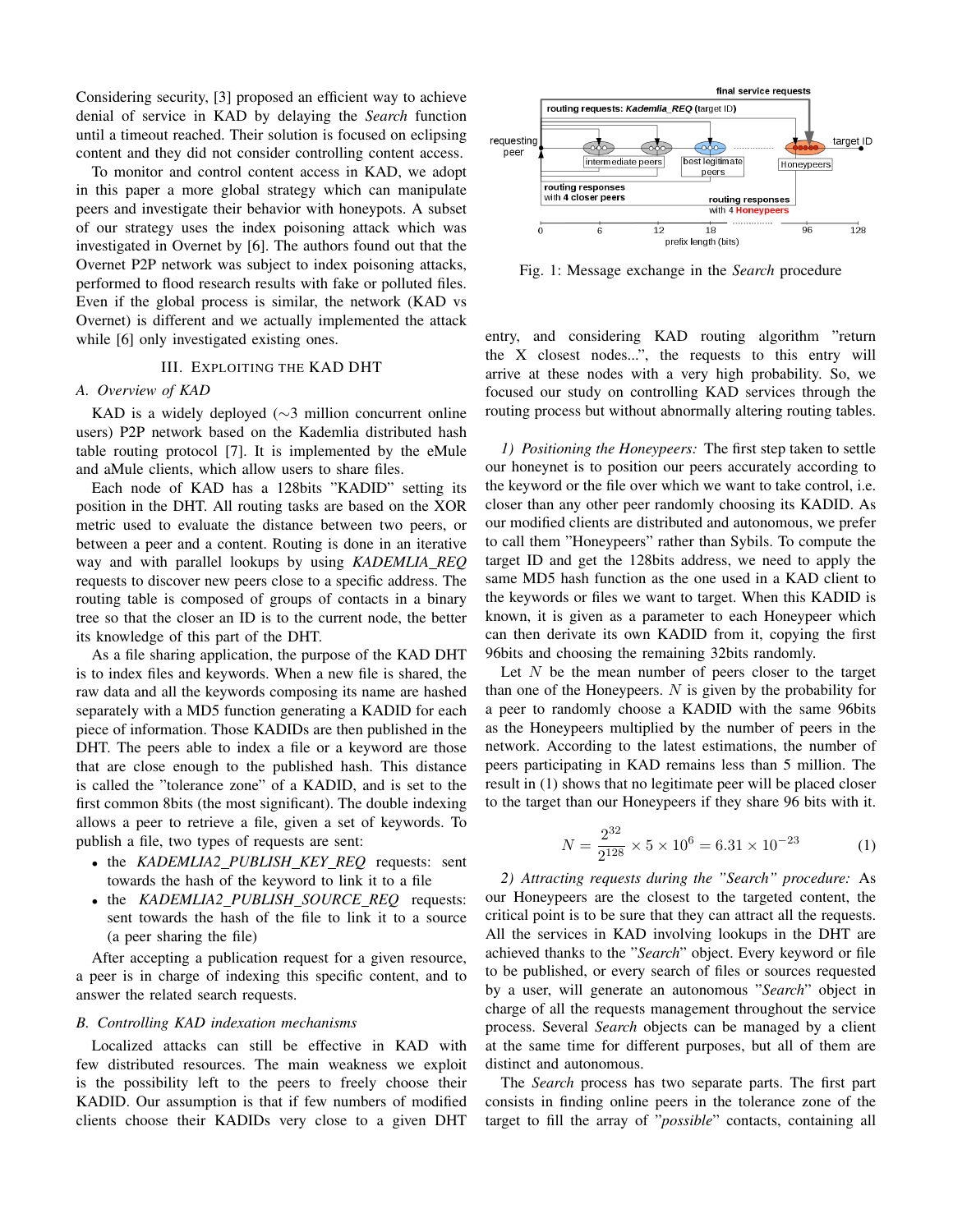

Fig. 2: HAMACK eclipsing content and poisoning a keyword

the suitable contacts found and sorted by distance. Several *KADEMLIA REQ* are sent in parallel with the target ID as parameter. Routing is done in an iterative way with parallel lookups, as described in figure 1: first asking the closest 3 contacts from the routing table for even closer nodes toward the target ID, waiting for their responses and then reiterating by asking the 3 closest of the newly received contacts. Only the contacts that have successfully answered a *KADEMLIA REQ* are considered available and can be used for the next step. Moreover, in order to avoid Sybil attacks, only one contact per /24 subnetwork can be selected. While closer contacts can be found in the last responses, the *Search* keeps looking for even closer contacts.

When the *Search* has not received any closer contact within the last 3 seconds, the second step is started. This phase consists in sending specific service requests (typically publish or search for keywords or sources) to the closest of the "*possible*" peers discovered in the previous step. According to the service set for the *Search* object, the request is different (for example *KADEMLIA2 PUBLISH KEY REQ* to publish a keyword). Finally, the stop conditions of the *Search* process are the following: either it gets more positive responses for the service than the replication rate, or it triggers a timeout. To protect the indexed entries from peers departure, a publication is considered successful when at least 10 peers have acknowledged it.

When a *KADEMLIA REQ* arrives on one of our peers for the targeted hash, it only answers with other Honeypeers activated for this target ID. As the list of contacts managed by the *Search* object is always sorted by distance, all the Honeypeers found are placed in the best positions to receive the next requests. Therefore, thanks to this collaboration, as soon as peer looking for the target ID gets one of the Honeypeers among the routing responses, all the remaining service requests emitted by this peer will be sent to our peers.

#### IV. HAMACK FUNCTIONS

Controlling the indexing mechanisms allows HAMACK to provide different functions. They are described in the following subsections and in figure 2.

• Passive monitoring: monitoring all the publish and search requests for keywords and files;

- Contents eclipsing : removing keywords and files from the search engine;
- Index poisoning: replacing files linked to a keyword with fake ones appearing with a high number of sources;
- Promoting honeypots: replacing the peers sharing a file with our honeypots.

#### *A. Passive monitoring and eclipsing contents*

The simplest behavior consists in transparently monitoring the network by logging all requests concerning the target ID passing through the Honeypeers. Then, the Honeypeers answer each request like a normal client, without disturbing the network. When a *Publish keyword* request is received, HAMACK stores the following information from the request message: the sender IP address and port, the keywordID, the list of fileIDs and for each fileID the list of tags containing the file properties (full name, size). A *Publish source* request contains fewer fields: the fileID, the KADID, IP address and port of the source. This function allows HAMACK to monitor the activity of the targeted files (the peers sharing them) and keywords (the new published files). We can also monitor which peers are looking for a given content through the capture of *Search keyword* and *Search source* requests.

The second behavior aims to eclipse a target ID from the network as described in figure 2. As HAMACK manages to capture all the publish requests for the target ID, the Honeypeers only have to deny all the related incoming search requests to remove this entry of the DHT. This function is interesting because it allows HAMACK to prevent users from accessing to specific contents (i.e. files or keywords known to be malicious) by removing them from the search engine.

#### *B. Index poisoning and final honeypots*

When designing HAMACK, our main objective was to make our honeypot architecture for KAD as much efficient as possible. A naive honeypot architecture relies on several clients announcing fake contents. However, such a solution can not expect high efficiency without a huge amount of resources. If we rely on existing files shared by many peers, the honeypot can neither attract all requests for theses files, nor control the keywords through which they are referenced by the other peers. Therefore, it could receive many false positives (malicious files can be referenced with normal names). The use of generated fake solves this drawback but raises the problem of their visibility when compared to files that are already widely shared for the same type of content. To be attractive, the files have to appear with a high number of sources (peers sharing that file) in the search results. From a user point of view, the number of sources is the most important criteria to sort the search results: a high number means that the file is very popular, more reliable and can be downloaded fast. Our solution (figure 2) consists in taking control over the indexing scheme of KAD to control all the information returned about our fake files, including the estimated number of sources.

The first step is equivalent to eclipsing a keyword by attracting all the publish requests for the targeted keyword.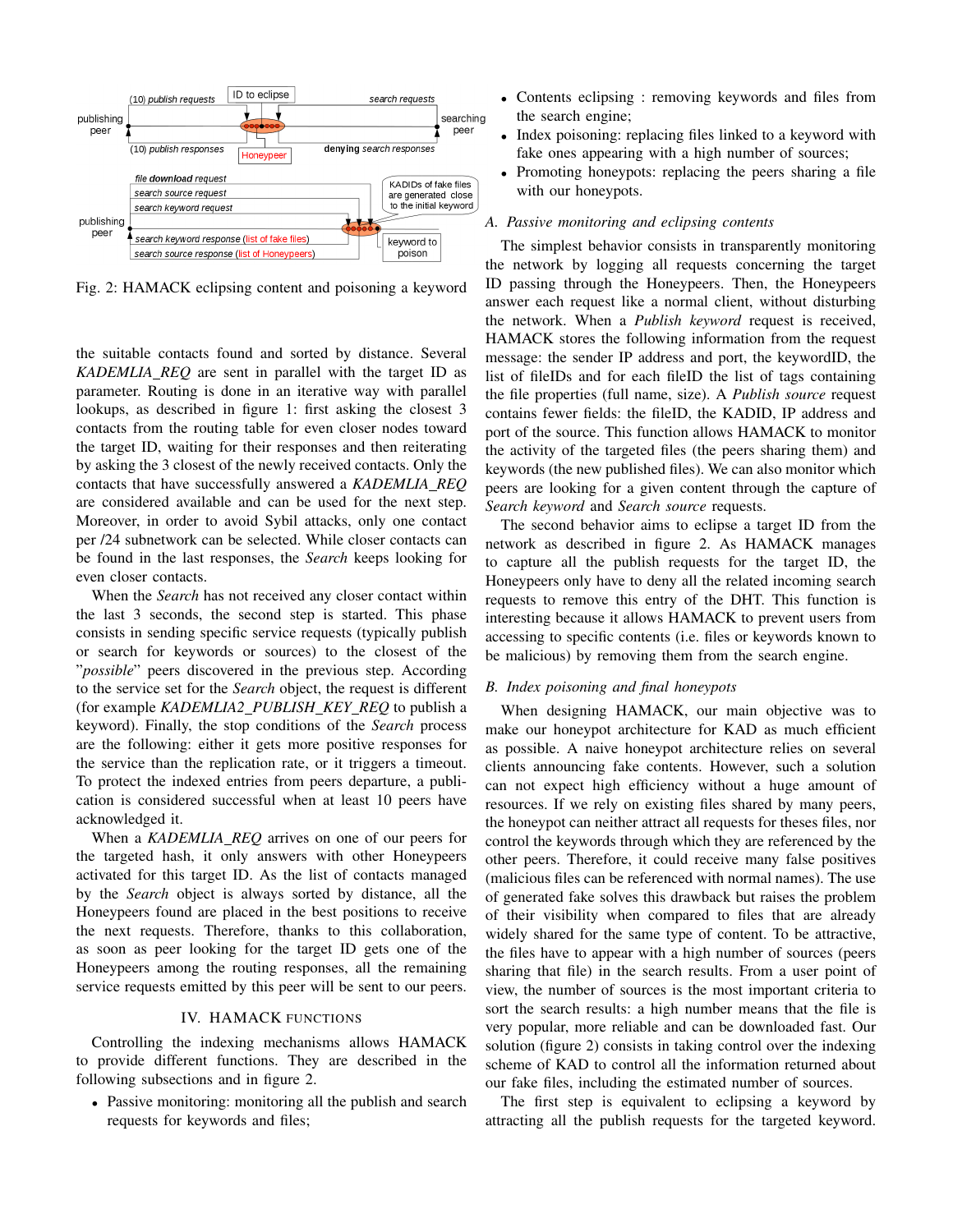

Fig. 3: Network architecture of HAMACK

Then, instead of denying the *Search Keyword* requests, all the Honeypeers composing HAMACK will answer with a list of fake files when requested. Because HAMACK has total control over the responses, each fake file will appear to be very attractive, with a high number of sources. When responding, we can choose whether the list is fully or partially composed of fake files.

Finally, when a fake file is selected, HAMACK receives the *Search Source* requests sent by the peer. To easily capture the *Search Source* requests emitted for all the fake files, each fileID is generated to be extremely close (96bits in common) to the associated keyword. With this optimization, every *Search Source* is attracted in the same way the initial search of keyword was, the Honeypeers remaining in the same place in the DHT. When sending the *Search Source* responses, HAMACK returns some Honeypeers (IP, port) to attract the final Download request of users.

#### V. EXPERIMENTS ON KAD

#### *A. Implementation*

The main constraint to be addressed by HAMACK is the IP address limitation inserted in the lastest version of the major KAD clients. To be effective, all the Honeypeers targeting a given ID must have different IP addresses and no more than 2 Honeypeers can belong to the same subnet. To fit with these constraints, HAMACK is run over few nodes of PlanetLab Europe, as described by figure 3. The Honeypeers execute a modified aMule client in daemon mode (aMuled). HAMACK can target several contents at the same time. Each node can easily handle dozens of clients on different ports and use each instance to target a different content. As long as the targeted entries are spaced on the DHT, the peers executed from a same computer should not enter in conflict in other peers' routing table and the IP address limitation will not reduce their visibility on the DHT.

The second major component of HAMACK is the database. It is implemented in a PostgreSQL server and is secured by an additional SSL module to avoid unauthorized connections. The database contains the parameters to configure an execution of HAMACK. In particular, the KADID of the targeted contents,



Fig. 4: Impact of the number of Honeypeers on HAMACK efficiency

the behavior to adopt for each of them (passive monitoring, eclipsing, poisoning), the list of fake files and the list of all the Honeypeers (KADID,IP and port) in charge of the same target ID to enable their collaboration. The database also stores all the requests related to the activity of the targeted contents that are monitored by our architecture. We designed the different tables to easily anonymize the IP address of the peers.

#### *B. Measurements*

To develop and evaluate HAMACK, we made several experiments on the real KAD network. As we absolutely did not want to disturb the network, we chose the keyword "document" as our test target ID because it is quite well indexed but insignificant when doing a real search on KAD.

*1) Setting the parameters:* The first experiments on KAD were run with the purpose to define the best values of the parameters affecting HAMACK's efficiency. The number of Honeypeers is an important parameter to consider to efficiently use our resources. The minimum number of Honeypeers to involve should be 10 (the replication factor to publish a content). But usually, more than 10 service requests can be sent and all of them have to be captured. The minimum number of Honeypeers used to start our experiments was 15. Graph 4 shows the evolution of HAMACK efficiency when the number of Honeypeers varies. The results show that using 20 Honeypeers instead of 15 improves the efficiency. However, the experiment with 25 Honeypeers shows an insignificant decrease of performance, simply meaning that there is no need to use more that 20 peers.

Many other parameters were studied. Time has no impact on HAMACK's efficiency but the number of received requests per hour varies within a day. The collaboration among Honeypeers (when asked for closer contacts with *Kademlia REQ*) has a positive impact on the number of captured requests (+23%), but the number of contacts returned in a response is checked in recent clients. Answering with more than 4 contacts leads to a drop of the packet on these clients and a major decrease of HAMACK performances (-31%). Finally, actively advertising the Honeypeers in the network did not show any improvement in their attractivity.

*2) HAMACK efficiency:* We designed two experiments to evaluate the efficiency of our architecture to attract all the emitted requests. The first experiment consisted in publishing a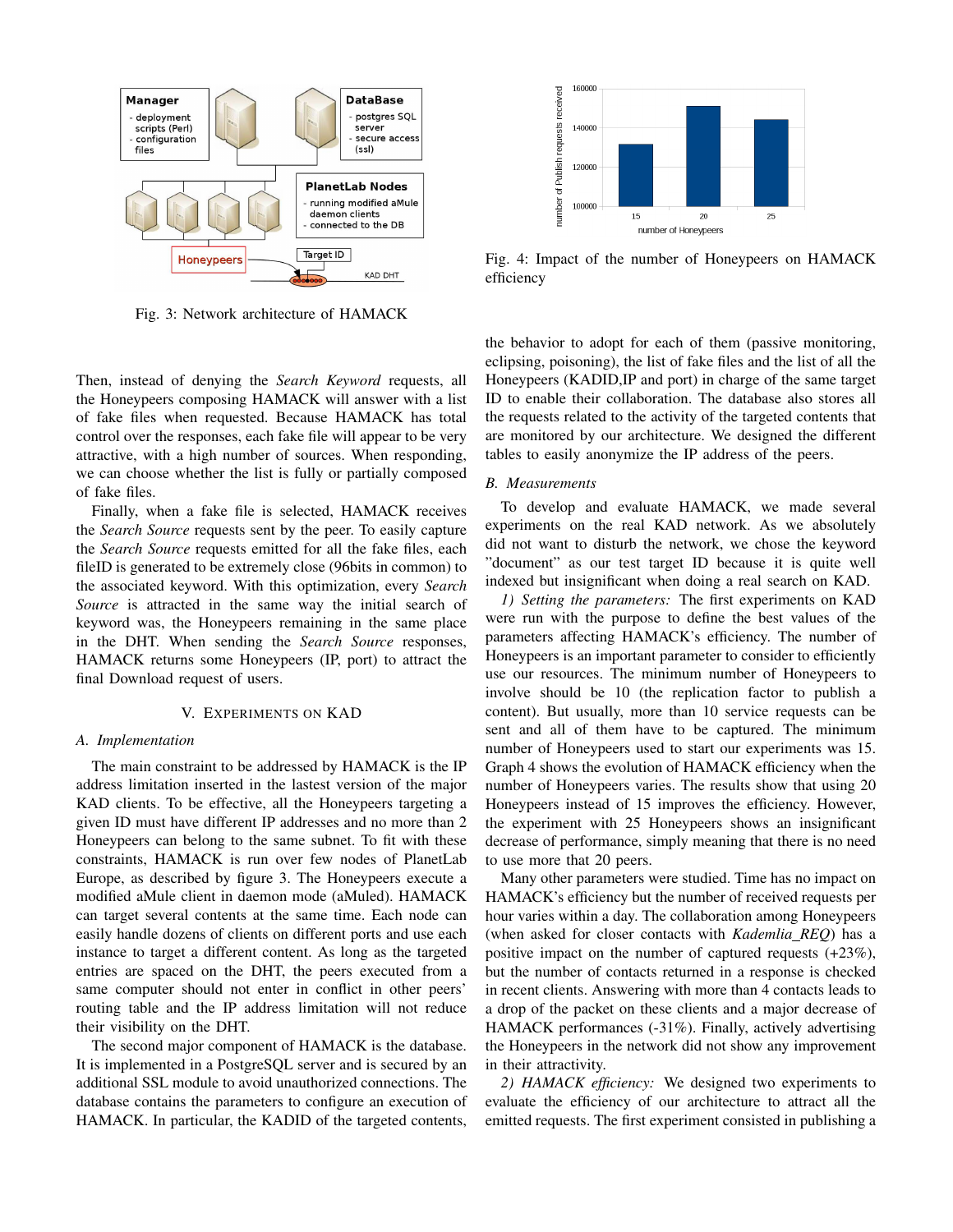

Fig. 5: Number of Publish requests sent from different publishing peers and captured



Fig. 6: Number of publications seen for a given replication

keyword managed by HAMACK from 8 different sources that we monitored. Each source had a different place in the DHT and was bootstraped from a different set of contacts, to avoid any mislead measurements due to improper initial conditions. We then can compare, for every publication, the number of replicated requests captured by HAMACK. Figure 5 shows that all the publish requests sent by our monitored clients are captured by the Honeypeers. Moreover, these very good results were confirmed by several search attempts performed on the target keyword "document" when eclipsed by HAMACK: all the search requests were captured by the Honeypeers, and the global search ended without finding any result.

The second experiment considered how many publish requests are seen by HAMACK from the same peer in a short period of time. We know that the publication process needs 10 positive responses before stopping. Given that, each time that HAMACK sees less than 10 times the same request from a peer during the short time frame of a publication process, it means that the other replicated requests have been received by normal peers. The results displayed in figure 6 are very encouraging. Very few distinct publications are seen with less than 8 requests (509/5669). As expected, a very high number of distinct publications are seen around 10.



Fig. 7: Distribution of the load on the Honeypeers

We also evaluated how well the monitored requests are distributed on the Honeypeers. To do so, we counted the number of publish requests captured by each Honeypeer a day. Figure 7 shows that the load distribution between Honeypeers is related to the distance between each Honeypeer and the target ID: the closer a Honeypeer is to the target the more requests it receives. Even if the Honeypeers are closer to the target ID (96bits in common) than any other peer, and despite their collaboration to promote each other, they still compete with each other to receive all the replicated requests. The freedom to choose their KADID in the remaining 32bits is sufficient to account for a difference of their efficiency because of KAD routing algorithm. We see in the results that the Honeypeers with IDs (1-13) chose the same 97th bit as the target, while the Honeypeers (14-22) chose the other value, resulting in a decrease of their efficiency compared to the others. These results also indirectly show why normal peers, which are very far away from the target ID compared to the Honeypeers, have a very low probability to receive requests.

Finally, we evaluated the popularity of the fake files announced by HAMACK. In this last experiment, we poisoned the popular keyword 'spiderman' with 4 files, 2 well shared and 2 with a low number of sources, while eclipsing the other references for this keyword a day. The search results returned by a client during our test are displayed in figure 8a. Our attack succeeds in eclipsing all the real entries and replacing them with our 4 fake files. Figure 8b shows, for each of these fake files, the proportion of "first download request" received. The results show that the two well shared files are chosen first by 96% of users, which confirms that the the number of sources is a crucial factor when users have to choose among files and, therefore, to make an attractive honeypot.

#### *C. Possible countermeasures*

The current implementation of the *Search* process allows our Honeypeers to be very close to the target (i.e. 96 bits). A simple idea to mitigate the architecture is to discard the peers browsed during the *Search* which share a very high prefix with